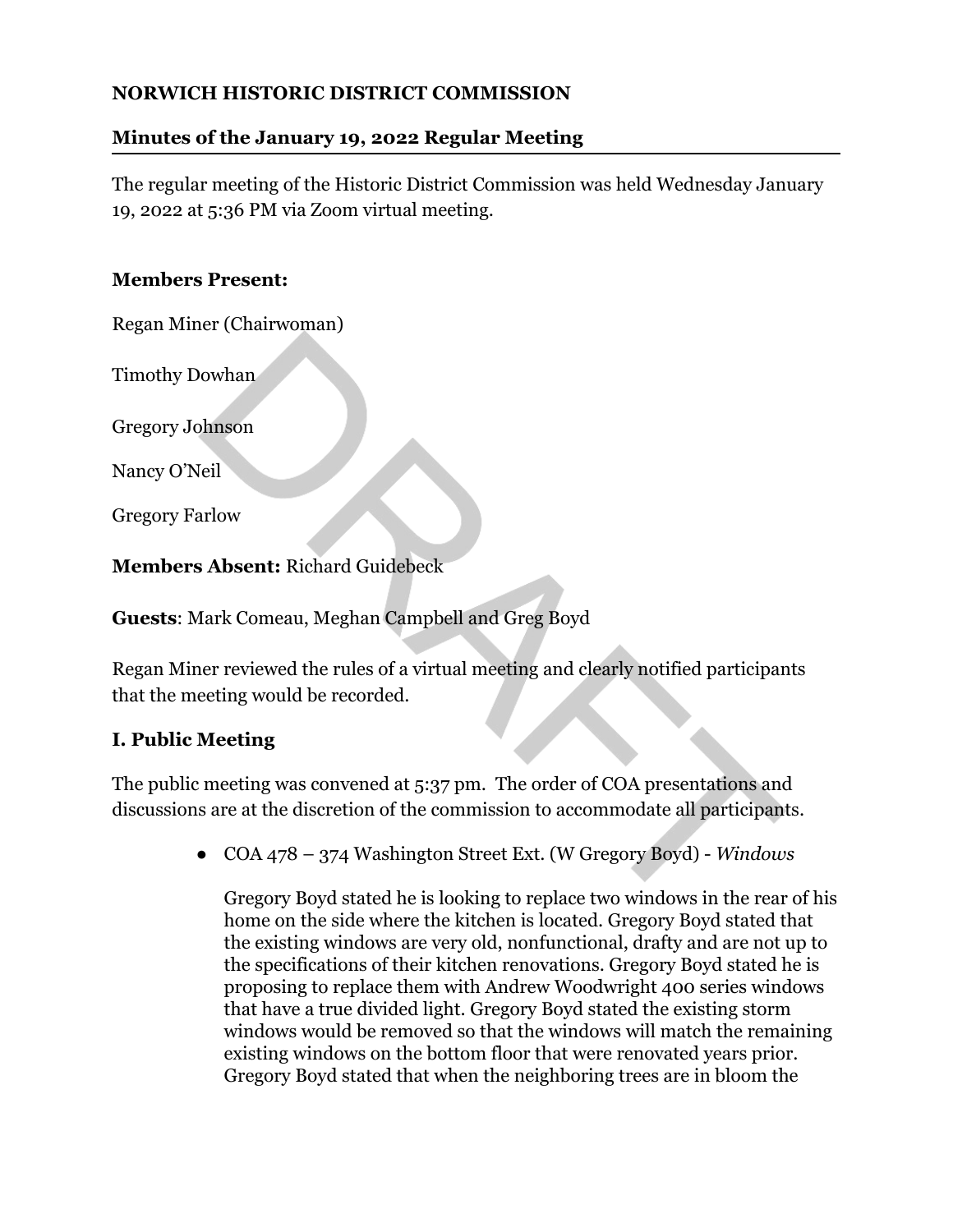windows are not visible from the public way and will also assist with noise pollution. Gregory Boyd stated he ordered the windows large enough to fit as a true replacement to maintain the size and scale they currently are so that there would be no change in anything from the outside, as the windows will be installed from the inside. Gregory Boyd stated the outside of the windows are clad but will be painted to match the rest of the home.

*●* COA 479 – 17 Huntington Lane (Pamela Campbell) - *Other, Dormers*

Mark Comeau, the architect for the property, stated the applicant's home was built in the 1950s so space is limited, and homeowners are looking to expand into the rear as well as put two dormers on the roof of the home. Mark Comeau stated the dormers are in the vernacular of structures that would have been built during the time period of the home's construction. Mark Comeau stated they would use similar wide exposure siding and window design so that everything matches. Mark Comeau stated they would also be replacing the singular window on the front right of the home with two smaller windows. Meghan Campbell noted other homes on the street have dormers so the proposed style would flow with the neighborhood. Meghan Campbell stated the door on the front right of the home would also be replaced to match the style of home. Mark Comeau clarified that the proposed dormers would be slightly larger than the samples provided as their purpose is to broaden the room size and they include shutters, but that the windows are the same size as the existing ones on the first floor of the home. Timothy Dowhan asked if the windows would match those existing to which Mark Comeau and Meghan Campbell agreed that they would match the existing 12 over 12 grids that are in the front of the home. Meghan Campbell stated their goal is for the dormers to look as though they have always been there. Regan Miner asked what type of window they would be, to which Mark Comeau responded he was leaning towards Marvin Ultimate Series windows, which are white clad material on the outside and wood inside. Regan Miner advised that the applicant submit another COA once they decided on a door for the breezeway. Gregory Johnson noted that the estimate referenced a rolled roof in certain areas. Meghan Campbell stated the pitch of the roof on the screened-in porch area in the back of the home is not steep enough for regular shingles so they would use the same material, but it would roll on instead. Meghan Campbell added that the area is not visible from the front of the home.

*●* COA 480 – 17 Huntington Lane (Pamela Campbell) - *Reconstruction, Roofing*

Meghan Campbell stated they would be replacing the homeowner's roof with the same brand of asphalt shingles as existing but haven't decided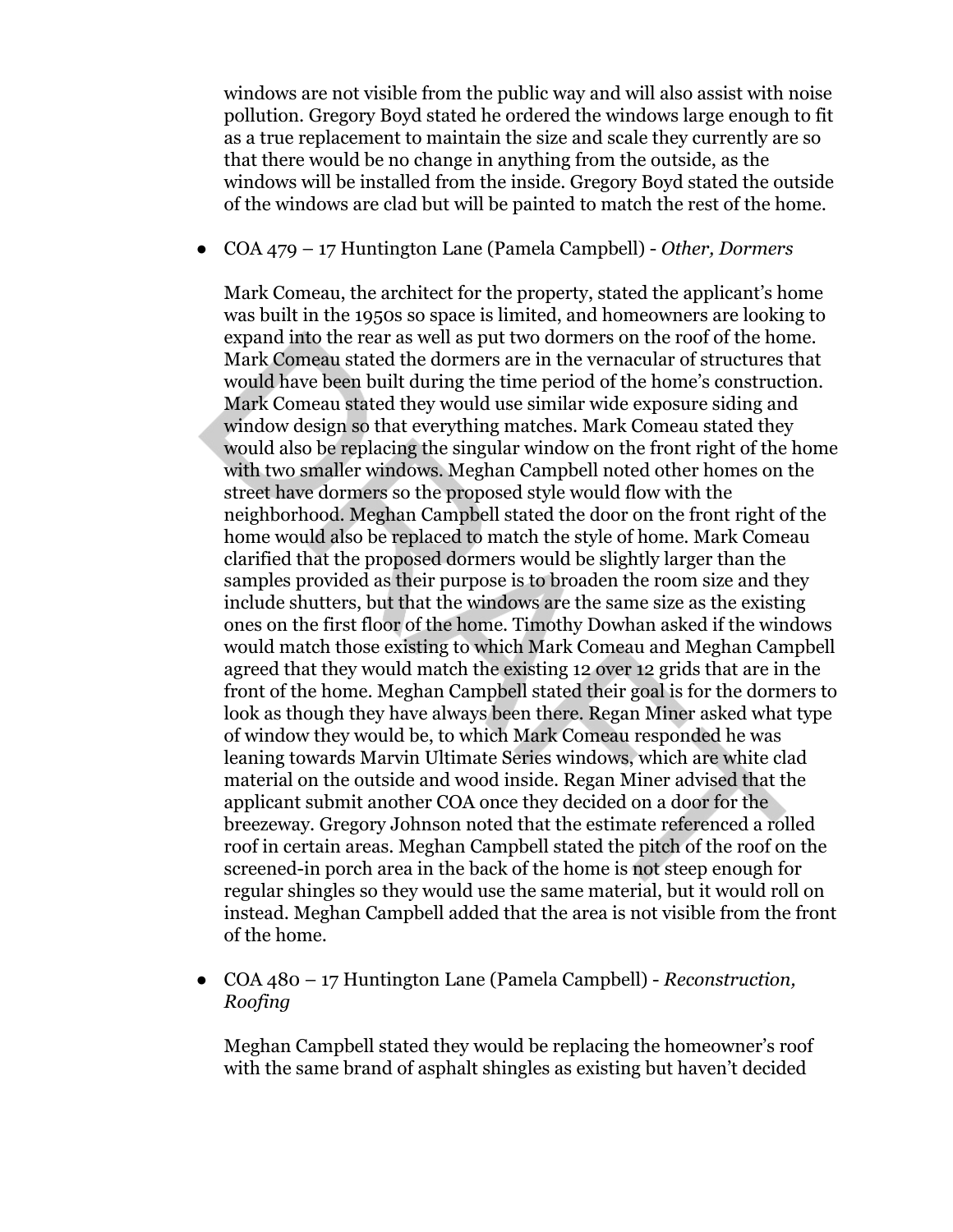between a brown, cedar style or a gray color. Timothy Dowhan asked if the shingles are architectural textured to which Meghan Campbell responded they were and that the brand is Certain Teed.

● COA 481 – 17 Huntington Lane (Pamela Campbell) - *New Construction, Other, Addition*

Meghan Campbell stated the proposed addition would be in the rear of the home so the only portion that may be seen from the public way will appear as part of the garage, as the rest of the addition goes into the existing first floor of the home. Mark Comeau went through the layout of the home and explained where the expansion would be situated in the existing mudroom and bathroom. Mark Comeau stated the homeowner is looking to expand the kitchen beyond the garage and wrap around it to include a pantry and laundry area. Mark Comeau confirmed that they would not be building upwards. Mark Comeau clarified that to create the mudroom area the entrance wall would be pushed a few feet forward towards the road and the existing wall would be used to contain the mudroom and entrance from the expanded kitchen. Regan Miner asked what style windows would be used in the new addition to which Mark Comeau responded they would likely use Marvin series windows. Meghan Campbell responded to a question by Timothy Dowhan that the addition would bump out nine feet from the garage in the rear of the home.

#### **II. Regular Meeting**

The regular meeting was convened at 5:59 PM.

#### **A. Action on COA's**

*●* COA 478 – 374 Washington Street Ext. (W Gregory Boyd) - *Windows*

Nancy O'Neil made a motion to approve the COA as written and presented. Timothy Dowhan seconded. Nancy O'Neil, Timothy Dowhan, Gregory Johnson, Gregory Farlow and Regan Miner voted in favor. The motion passed unanimously.

*●* COA 479 – 17 Huntington Lane (Pamela Campbell) - *Other, Dormers*

Gregory Farlow made a motion to approve the COA as written and presented. Timothy Dowhan seconded. Gregory Farlow, Timothy Dowhan, Gregory Johnson, Nancy O'Neil and Regan Miner voted in favor. The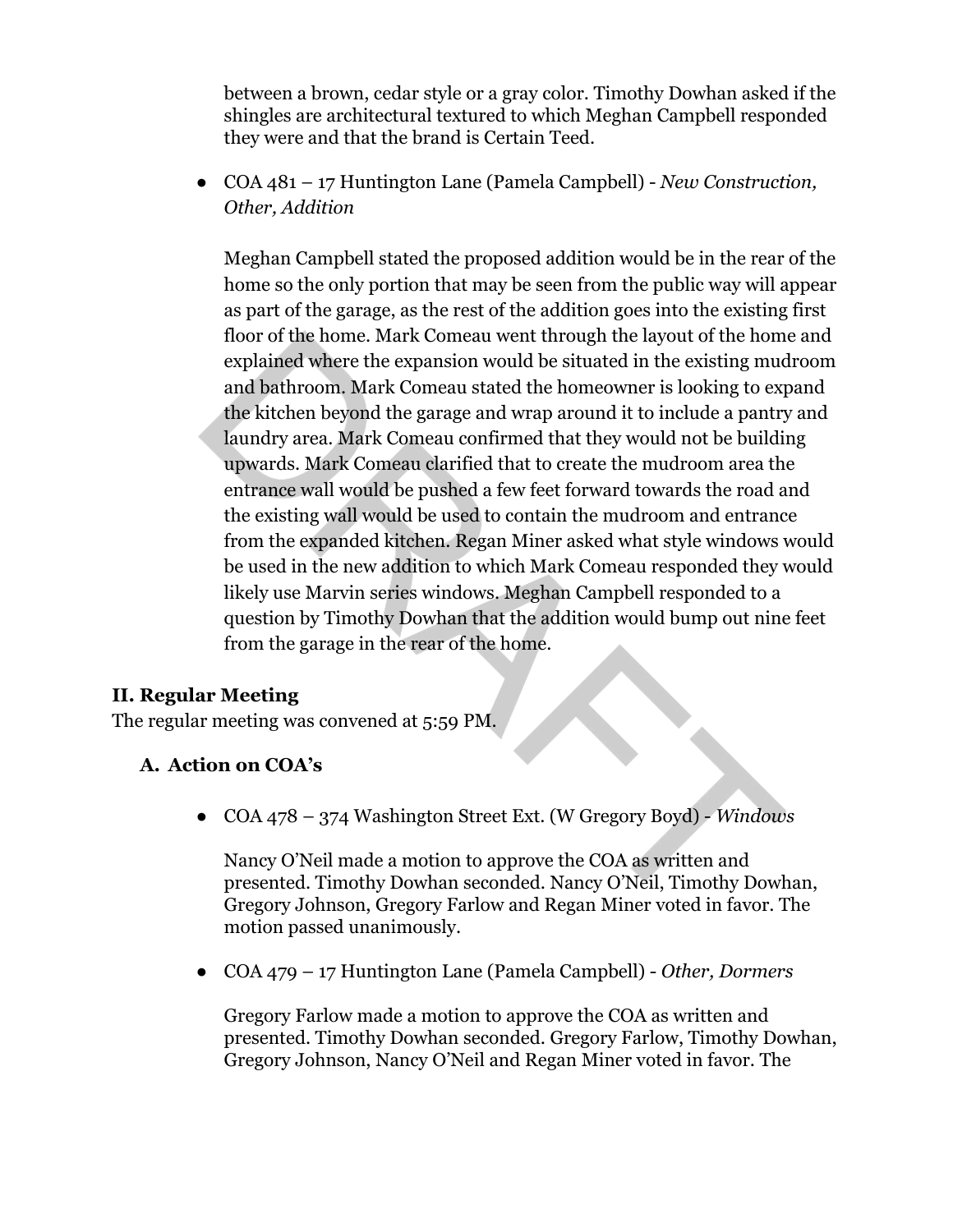motion passed unanimously.

*●* COA 480 – 17 Huntington Lane (Pamela Campbell) - *Reconstruction, Roofing*

Timothy Dowhan made a motion to approve the COA as written and presented. Nancy O'Neil seconded. Timothy Dowhan, Nancy O'Neil, Gregory Johnson, Gregory Farlow and Regan Miner voted in favor. The motion passed unanimously.

*●* COA 481 – 17 Huntington Lane (Pamela Campbell) - *New Construction, Other, Addition*

Nancy O'Neil made a motion to approve the COA as written and presented. Gregory Johnson seconded. Gregory Johnson suggested a separate COA be submitted for the first-floor addition windows at the same time as the mudroom/breezeway door COA. Nancy O'Neil, Gregory Johnson, Timothy Dowhan, Gregory Farlow and Regan Miner voted in favor. The motion passed unanimously.

### **B. Minutes of the Wednesday November 17, 2021 and December 15, 2021 Regular Meeting Minutes**

**●** Gregory Farlow made a motion to approve the meeting minutes as written. Nancy O'Neil seconded. Nancy O'Neil, Gregory Farlow and Regan Miner voted in favor. Timothy Dowhan and Gregory Johnson abstained. The motion passed.

### **C. Chairman Report**

**●** Regan Miner thanked members for reviewing and providing feedback on the draft design guidelines. Discussion ensued regarding proposed changes. Regan Miner stated her goal is to have the design guidelines approved at the next regular scheduled meeting and resign as chairman following that. Regan Miner reported that Timothy Dowhan had agreed to take over the role as chairman and the last alternate spot had been filled by Jake Stahl who recently moved to Washington Street.

#### **D. Old Business**